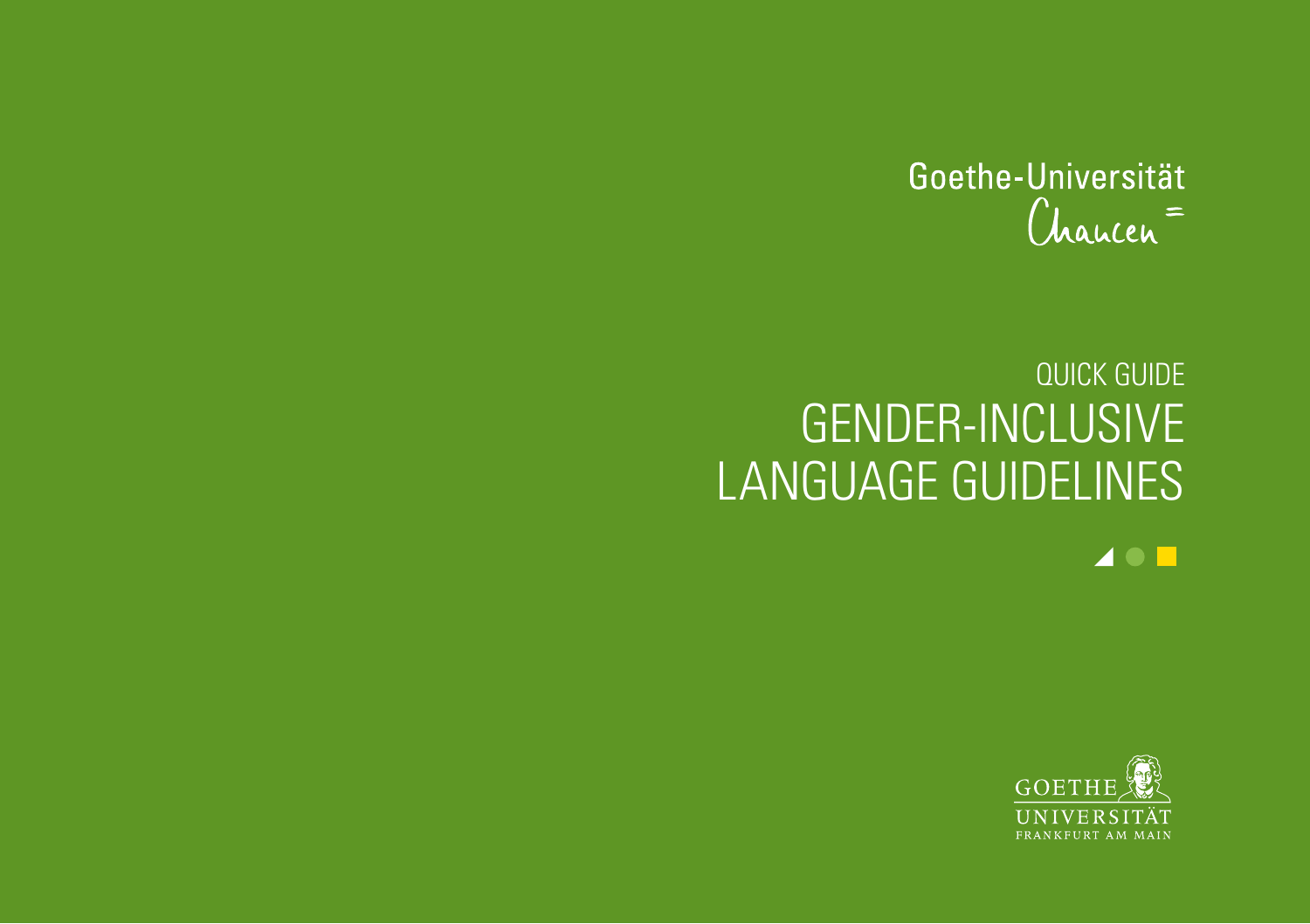Language plays a key role in shaping cultural and social attitudes. Adopting gender-inclusive language is a meaningful way to promote gender equality, avoid gender stereotypes and fight gender bias. Misgendering a person is disrespectful and dismissive. When working, teaching and studying at Goethe-University, the best practice is to always use words with intention and care. The following examples can help to convey gender equality and inclusiveness in spoken language and written text.

### NOTES ON USING NON-DISCRIMINATORY LANGUAGE

▪ If a person makes you aware that certain words or phrases are hurtful or perceived as discriminatory, take it seriously and avoid using these expressions.

T

▪ If you are told how a person self-identifies and wishes to be addressed, make sure to use their preferred name and pronouns.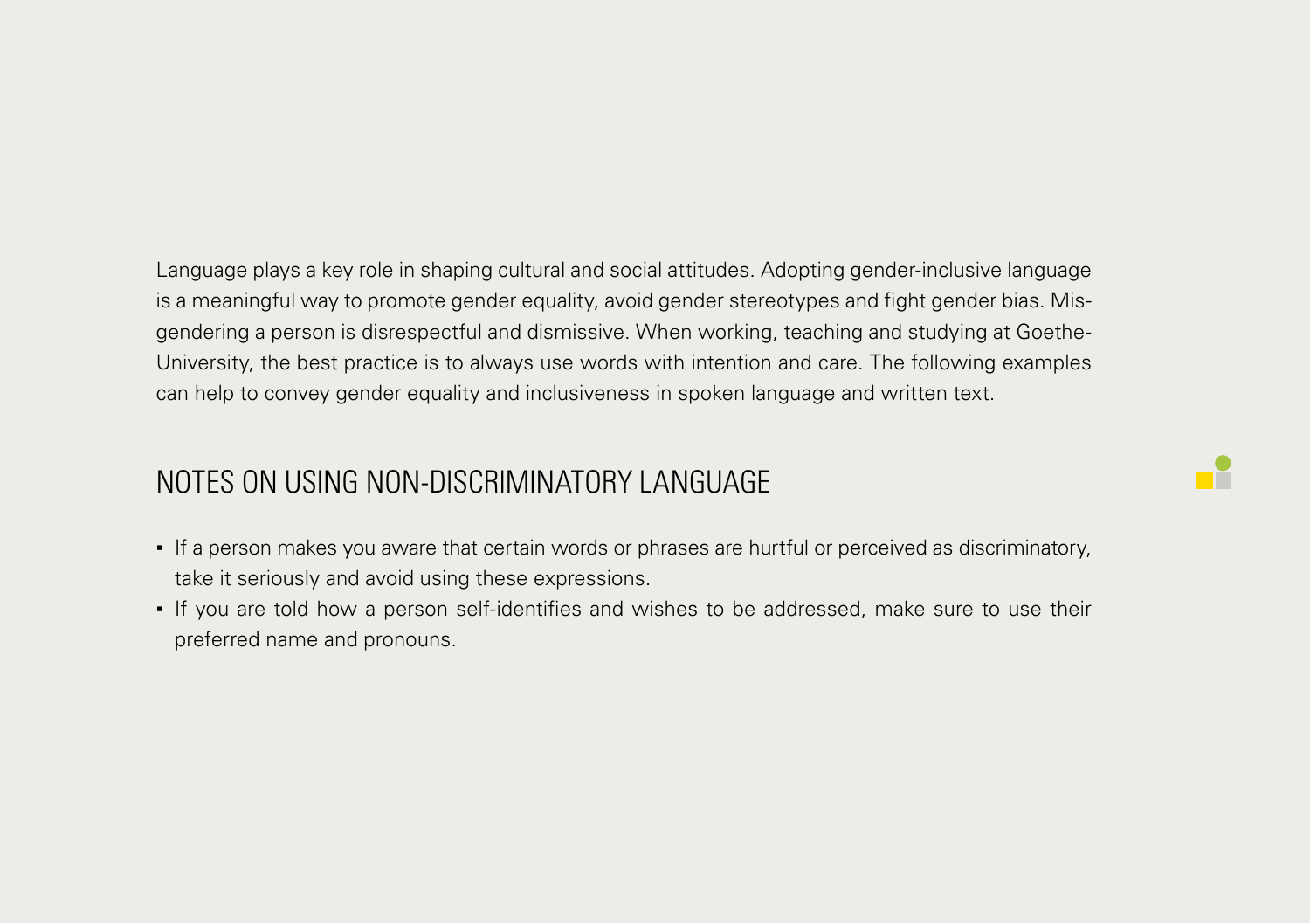### GENDER-INCLUSIVE LANGUAGE GUIDELINES

#### **Gender-neutral expressions**

When using the English language, you may have noticed many nouns ending with -man, even when all genders are meant. Instead, try to use neutral alternatives.

| $\rightarrow$ instead of                                                                                          | prefer                                                                                    |
|-------------------------------------------------------------------------------------------------------------------|-------------------------------------------------------------------------------------------|
| men or mankind                                                                                                    | people, humanity, human beings or we                                                      |
| chairman                                                                                                          | chair, chairperson or head                                                                |
| freshman student                                                                                                  | first-year student                                                                        |
|                                                                                                                   |                                                                                           |
|                                                                                                                   |                                                                                           |
| <b>Modifications, plurals and passive voice</b><br>$\rightarrow$ instead of                                       | prefer                                                                                    |
|                                                                                                                   |                                                                                           |
|                                                                                                                   | the conference.                                                                           |
| Each professor should send one of his<br>assistants to the conference.<br>Each student must present his ID badge. | Each professor should send one assistant to<br>All students must present their ID badges. |
| The student must submit his assignment                                                                            | Assignments must be submitted by Monday.                                                  |

42

3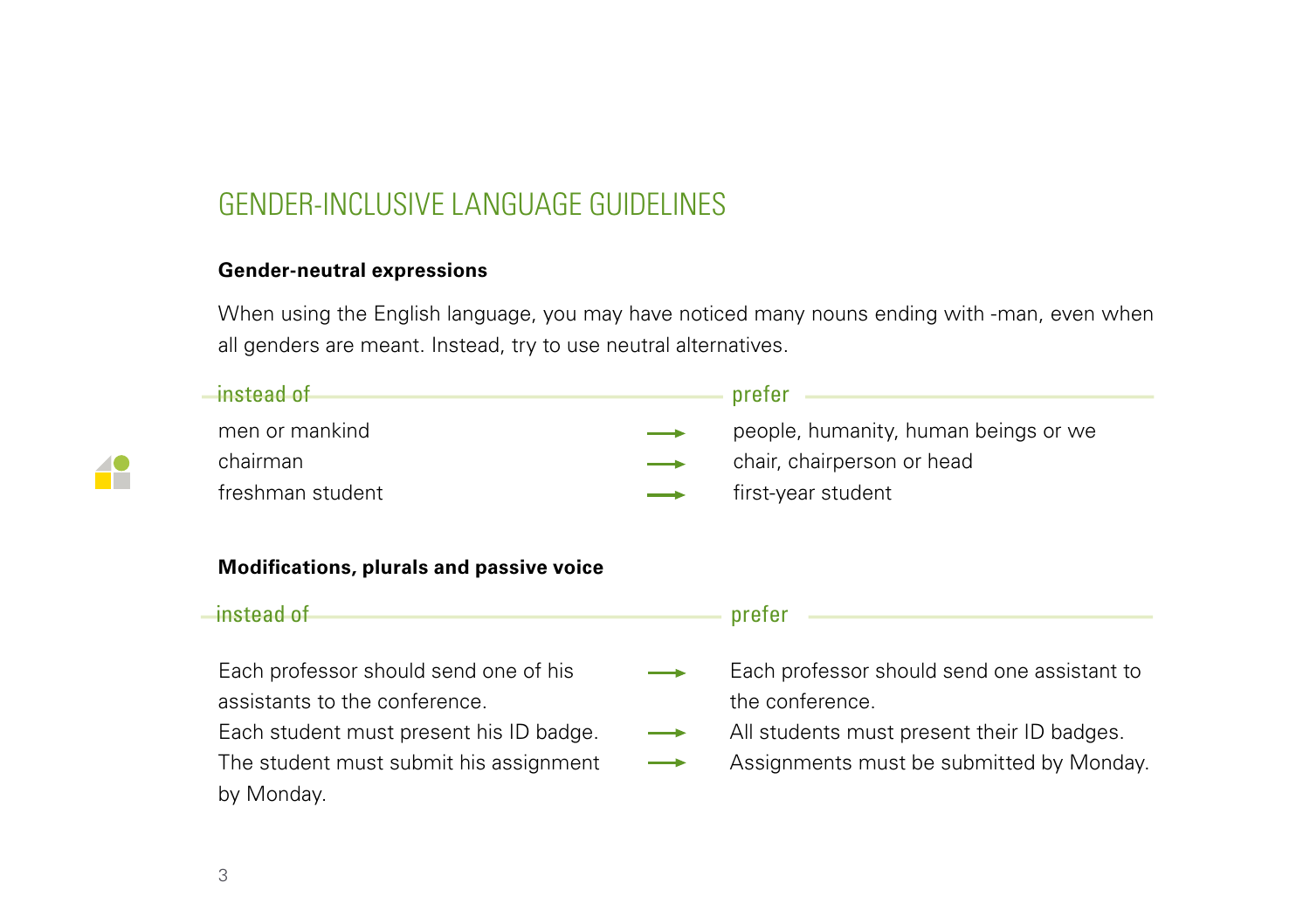#### **Forms of address**

It is always advisable to address someone by their first and surnames instead of "Dear Sir"/"Dear Madam". When addressing a group, specifying the recipients is an easy alternative to "Dear Ladies and Gentlemen".

In formal contexts, the following phrases are recommended:

- Dear Professor FIRST and SURNAME
- **Dear Students**
- Dear Colleagues/Dear Professors

More casual contexts allow for neutral phrases, such as:

Good Morning, FIRST and SURNAME

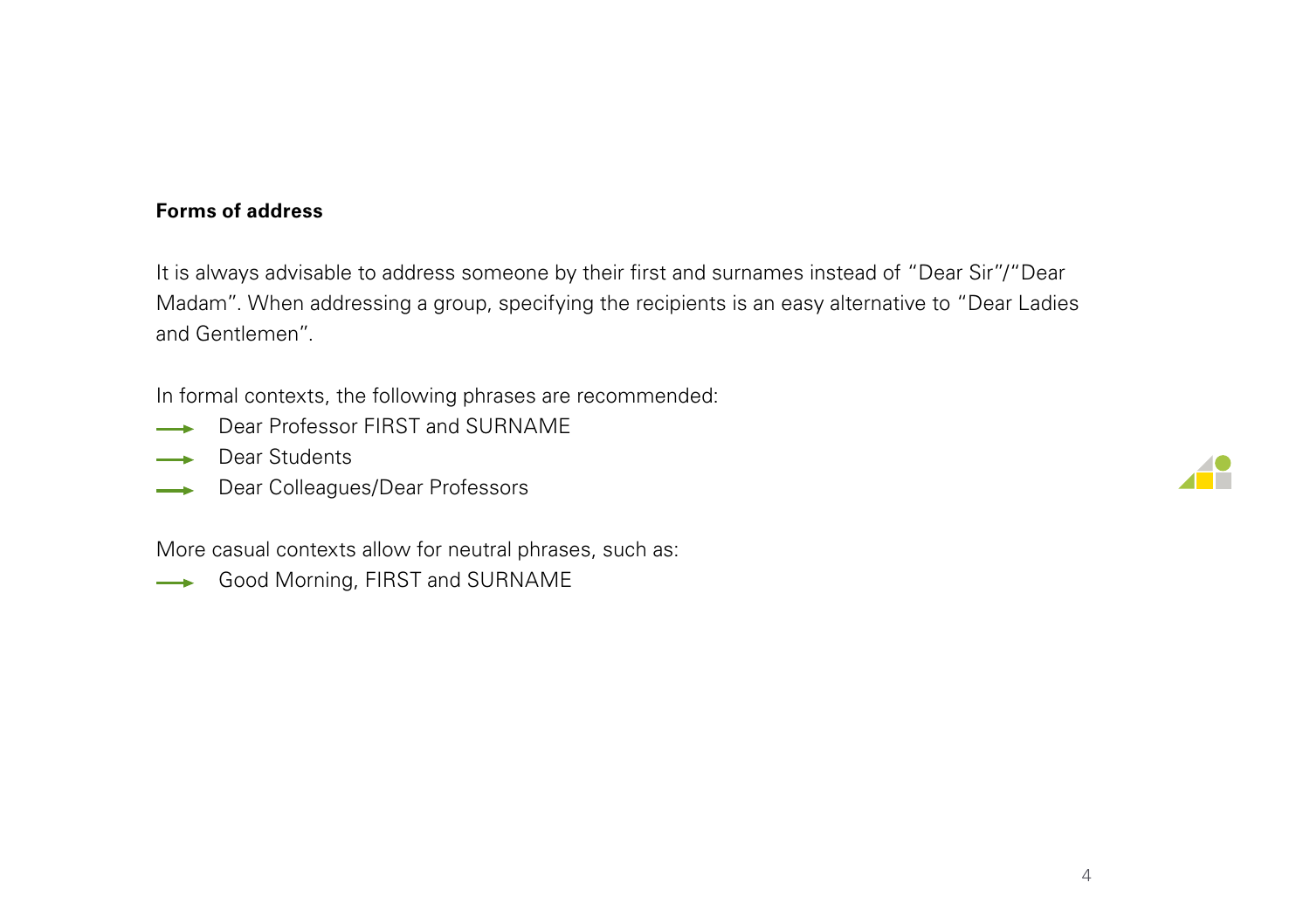#### **Pronouns**

There are various pronouns besides "he" or "she", which differ according to individual preferences. You can signal openness and sensitivity by adding one of the following statements to your e-mail signature:

- My pronoun is 'she/her'. By sharing your preferred pronoun, you can help me and others to address you accordingly.
- NAME [Pronoun she/her]
- Please don't hesitate to contact me regarding the gender inclusiveness of our correspondence.

#### **Forms**

Two variations meet the current standards of gender inclusiveness:

- A **gender-neutral** design without gendered titles (i.e. 'male'/'female' and 'Sir'/'Madam' are omitted)
- A **gender-inclusive** design with several options (i.e. 'male', 'female' and a blank field, allowing individuals to write-in their preferred pronoun(s)).

**ALL BEE**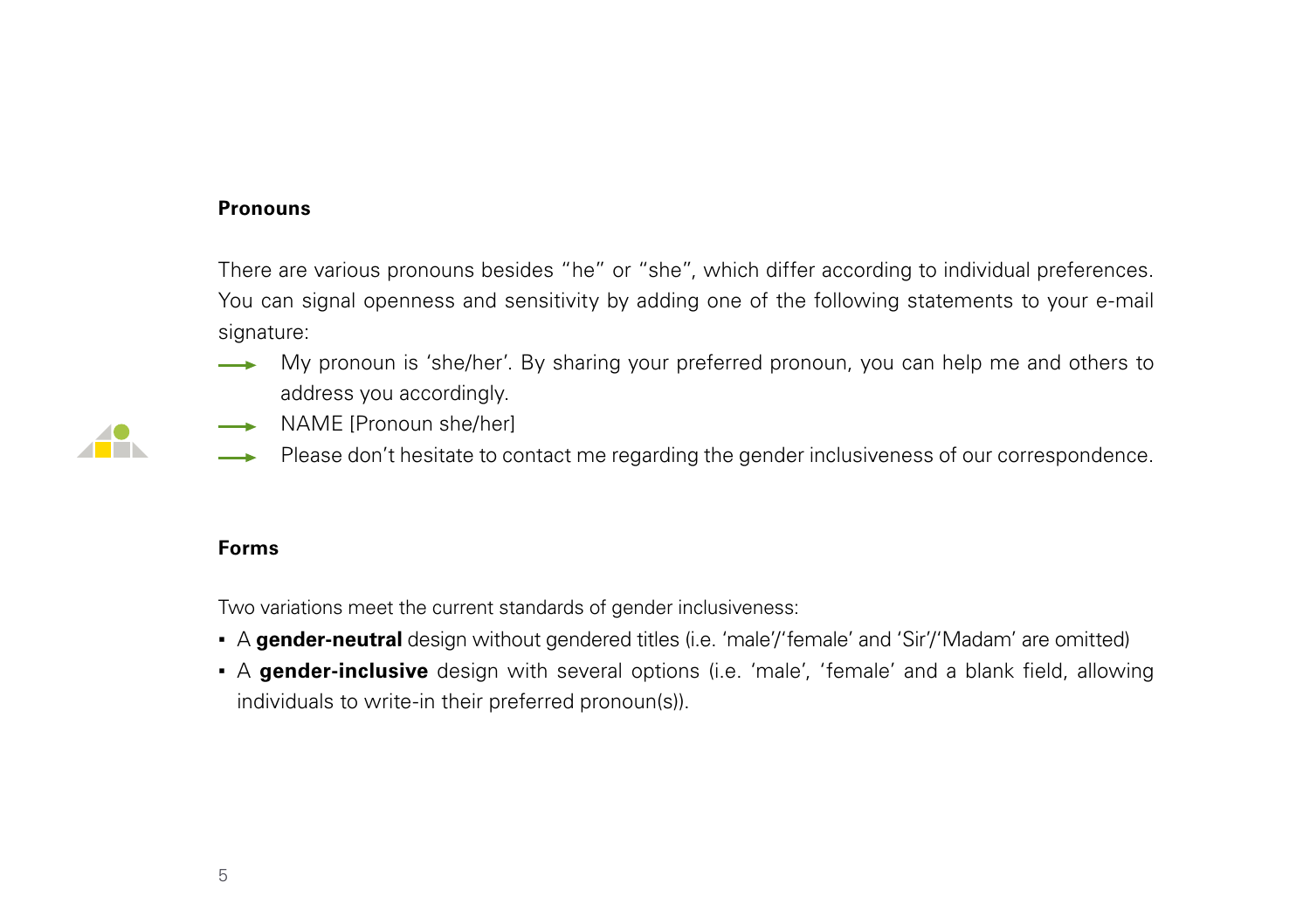# LINKS AND LITERATURE

- Gender-inclusive language website of the Equal Opportunities Office, with Guide "Handlungsempfehlungen für eine diversitätssensible Mediensprache" (in German): [www.uni-frankfurt.de/57630150/Antidiskriminierung](http://www.uni-frankfurt.de/57630150/Antidiskriminierung)
- **Information on gender-inclusive language:** [www.transinterqueer.org/download/Publikationen/TrIQ-ABC\\_web\(2\).pdf](http://www.transinterqueer.org/download/Publikationen/TrIQ-ABC_web(2).pdf)
- **Examples on how to use the Gender Star in German:** [www.geschicktgendern.de/gendersternchen-anwenden/](http://www.geschicktgendern.de/gendersternchen-anwenden/)

# CONTACT AND COUNSELLING

Using these examples in your e-mails, websites and other contexts is a powerful signal of including all students and staff. The Equal Opportunities Office will gladly counsel and provide more information, if any questions should arise:

Equal Opportunities Office: [gleichstellungsbuero@uni-frankfurt.de](mailto:gleichstellungsbuero@uni-frankfurt.de), [www.equality.uni-frankfurt.de/](http://www.equality.uni-frankfurt.de/) Diversity Team at the Equal Opportunities Office: [diversity@uni-frankfurt.de,](mailto:diversity@uni-frankfurt.de) [www.diversity.uni-frankfurt.de/en/](http://www.diversity.uni-frankfurt.de/en/)